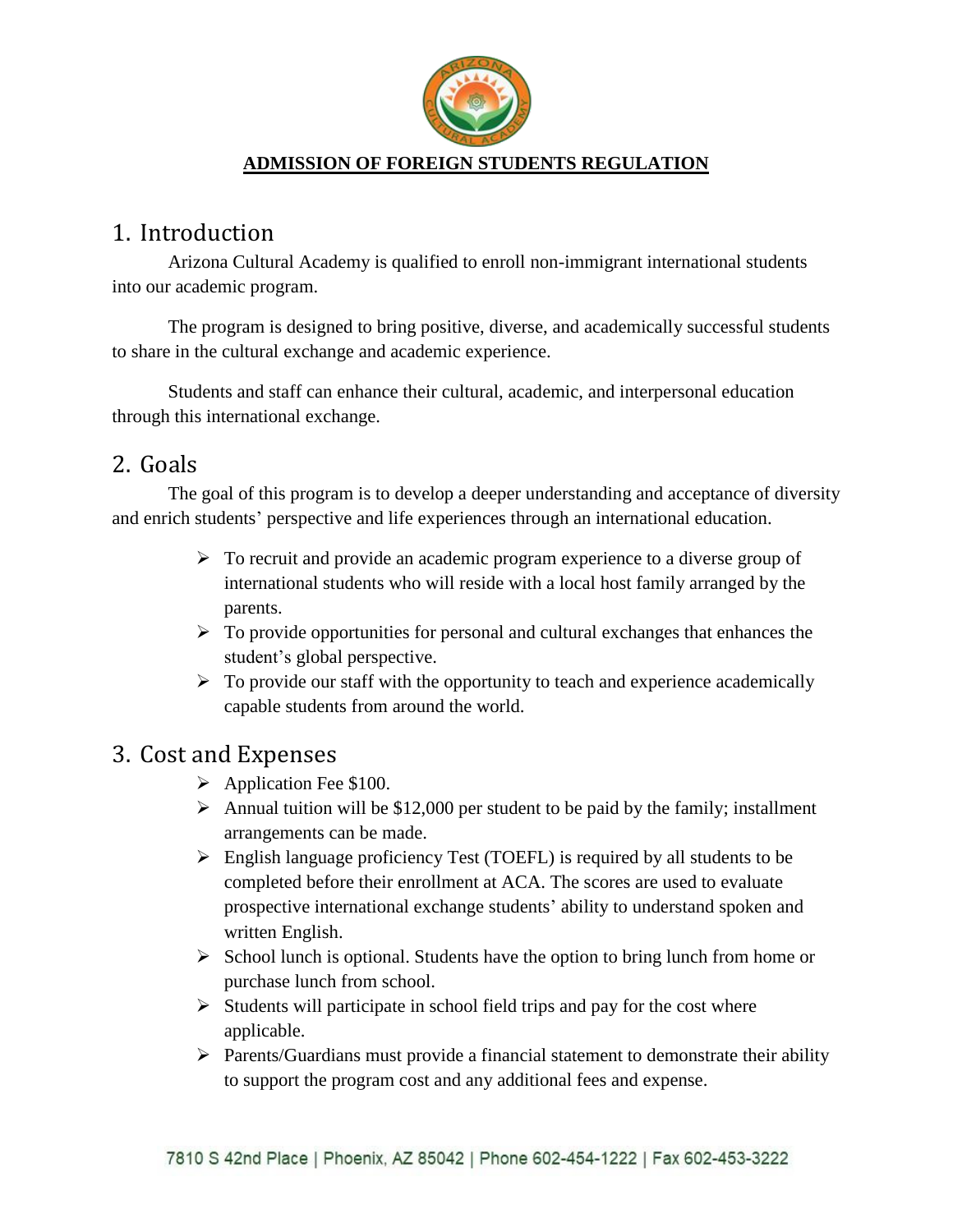

#### **ADMISSION OF FOREIGN STUDENTS REGULATION**

# 4. Visa Application & Student & Exchange Visitor Information Systems (SEVIS)

Students will be required to have an F-1 Student Visa, complete the registration process, and pay the required fees and tuition.

The school is able to issue the Certificate of Eligibility (Form  $I-20$ ) to non-immigrant students to obtain F-1 visa status while enrolled at the school. The school has a legal reporting responsibility regarding the student's address, course of study, enrollment and compliance with the terms of the student's status.

SEVIS is a web-based system that the Department of Homeland Security (DHS) uses to maintain information on F-1 students in the United States and the Student and Exchange Visitor Program (SEVP) for certified schools that enroll them.

The school shall review all applications submitted by the approved sponsoring agencies for the admission of foreign students and shall be responsible for the issuance of the Department of Homeland Security certificate of eligibility  $(I-20$  Form) to F1 visa student applicants according to established policy and guidelines.

### 5. Enrollment Application

All applications must be received by the school *no later than July 1st* of the preceding school year in order to be considered for enrollment. Any exceptions must be made by the school administration.

# 6. Admissions and Criteria's

- ➢ **Language Testing:** Students must have completed a pre-arrival language proficiency test with the proficiency of at least a conversational level. A score of 70 is an average acceptable score or high school students.
- ➢ **Academic Grades:** Students must show the ability to meet the academic rigors of the school and maintain passing grades. The student must have a minimum of a B average to be considered.
- ➢ **Visa:** Students will be required to have an F-1 Student Visa.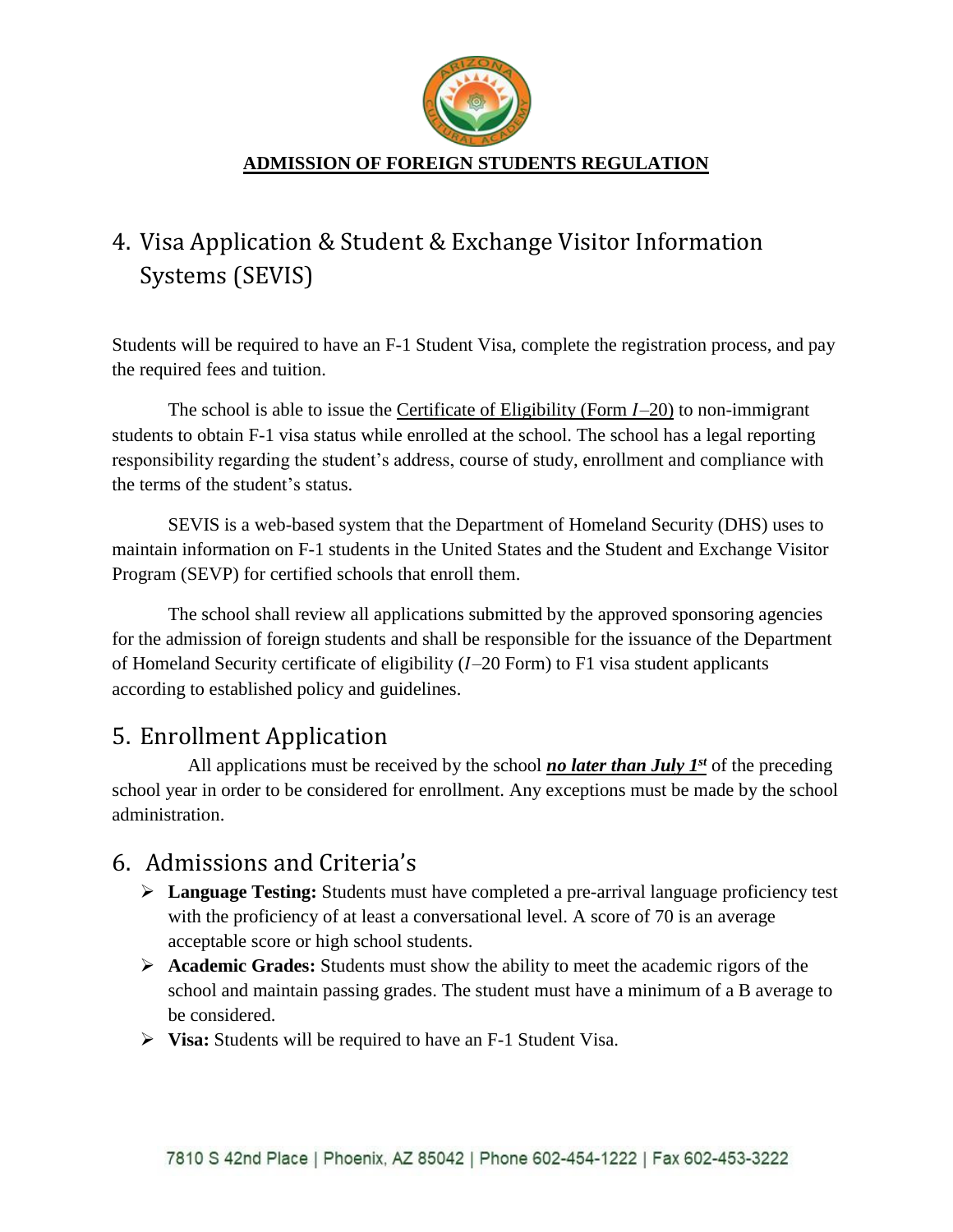

#### **ADMISSION OF FOREIGN STUDENTS REGULATION**

### 7. Documentation

Prior to final acceptance and enrollment of students, the school must receive *no later than three weeks prior* to the start of the school year the following:

- ➢ Submit your application( [http://aca-az.client.renweb.com/oa/?memberid=1807\)](http://aca-az.client.renweb.com/oa/?memberid=1807)
- $\triangleright$  Payment of the full tuition
- ➢ Provide proof that housing has been secured
- ➢ Provide recent medical history and physical examination relating to students health status
- ➢ Provide proof of updated immunization (Failure to provide documentation will result in immediate termination of the  $I-20$
- ➢ Provide academic and behavior records.

## 8. Guidelines

- ➢ Students must agree to arrive on-time to attend the school orientation and review the Student/Parent Handbook.
- $\triangleright$  Students enrolled for the full academic year must complete all testing in order to receive a final GPA for the year.
- ➢ Students must agree to conform to established standards of acceptable behavior and conform to the rules and regulations of the school.
- $\triangleright$  The school reserves the right to deny admission to any student not meeting all the requirements outlined in this policy and regulation.
- $\triangleright$  Students will be granted a certificate upon completion of the approved course of study and will be allowed to participate in commencement exercises, as deemed appropriate.

# 9. Termination of Progress

A student's participation may be terminated at any time by the school administration if the student fails to abide by the established guidelines, including:

- 1. Failure of two or more course of study for two consecutive marking periods
- 2. Failure to confirm to established rules and regulations
- 3. Failure to confirm to the regulations established by SEVIS
- 4. Excessive absences